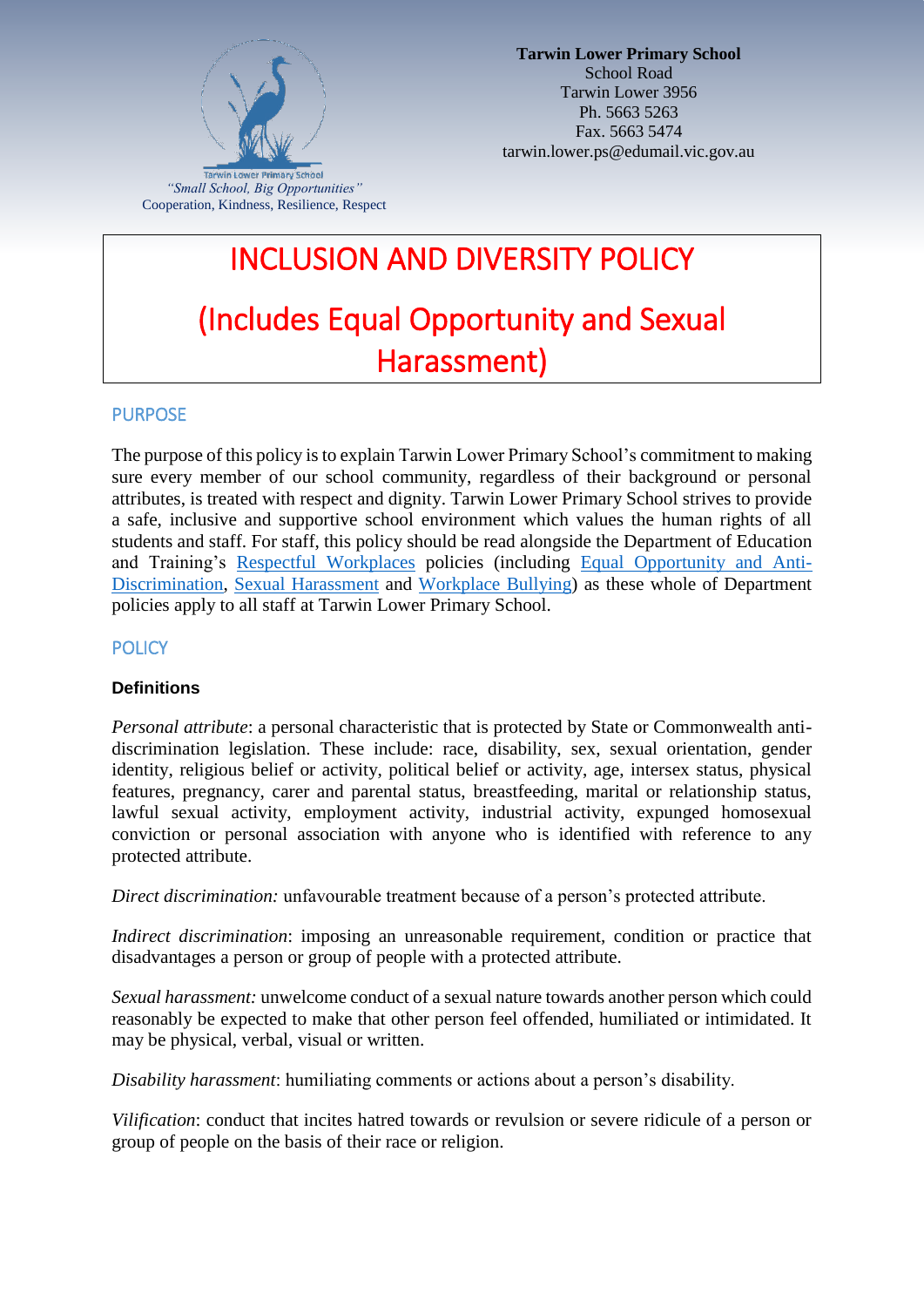*Victimisation*: subjecting a person or threatening to subject them to detrimental treatment because they (or their associate) has made an allegation of discrimination or harassment on the basis of a protected attribute (or asserted their rights under relevant policies or law).

#### **Inclusion and diversity**

We are a family orientated school with a current enrolment of approximately 50 students. At Tarwin Lower Primary School each child is valued and encouraged to reach their full potential. Just as each child is an individual with their own character and needs, so too their educational growth is unique. The teachers are committed to nurturing and developing the ability of each child through carefully planned and innovative teaching programs.

A small school does not inhibit personal interaction, rather it encourages it. We have strong support from parents and community members. All school staff, parents and students know each other well, leading to a strong sense of identification and belonging.

Tarwin Lower Primary School is committed to creating a school community where all members of our school community are welcomed, accepted and treated equitably and with respect regardless of their backgrounds or personal attributes such as race, language, religious beliefs, gender identity, disability or sexual orientation so that they can participate, achieve and thrive at school.

Tarwin Lower Primary School acknowledges and celebrates the diversity of backgrounds and experiences in our school community and we will not tolerate behaviours, language or practices that label, stereotype or demean others. At Tarwin Lower Primary School we value the human rights of every student and we take our obligations under anti-discrimination laws and the Charter of Human Rights and Responsibilities seriously.

Tarwin Lower Primary School will:

- Actively nurture and promote a culture where everyone is treated with respect and dignity
- ensure that students are not discriminated against (directly or indirectly) and where necessary, are reasonably accommodated to participate in their education and school activities (e.g. schools sports, concerts and camps) on the same basis as their peers
- acknowledge and respond to the diverse needs, identities and strengths of all students
- encourage empathy and fairness towards others
- challenge stereotypes that promote prejudicial and biased behaviours and practices
- contribute to positive learning, engagement and wellbeing outcomes for students
- respond to complaints and allegations appropriately and ensure that students are not victimised.

Bullying, unlawful discrimination, harassment, vilification and other forms of inappropriate behaviour targeting individuals or groups because of their personal attributes will not be tolerated at Tarwin Lower Primary School. We will take appropriate measures, consistent with our *Student Wellbeing and Engagement* and *Bullying Prevention* policies to respond to students who demonstrate these behaviours at our school.